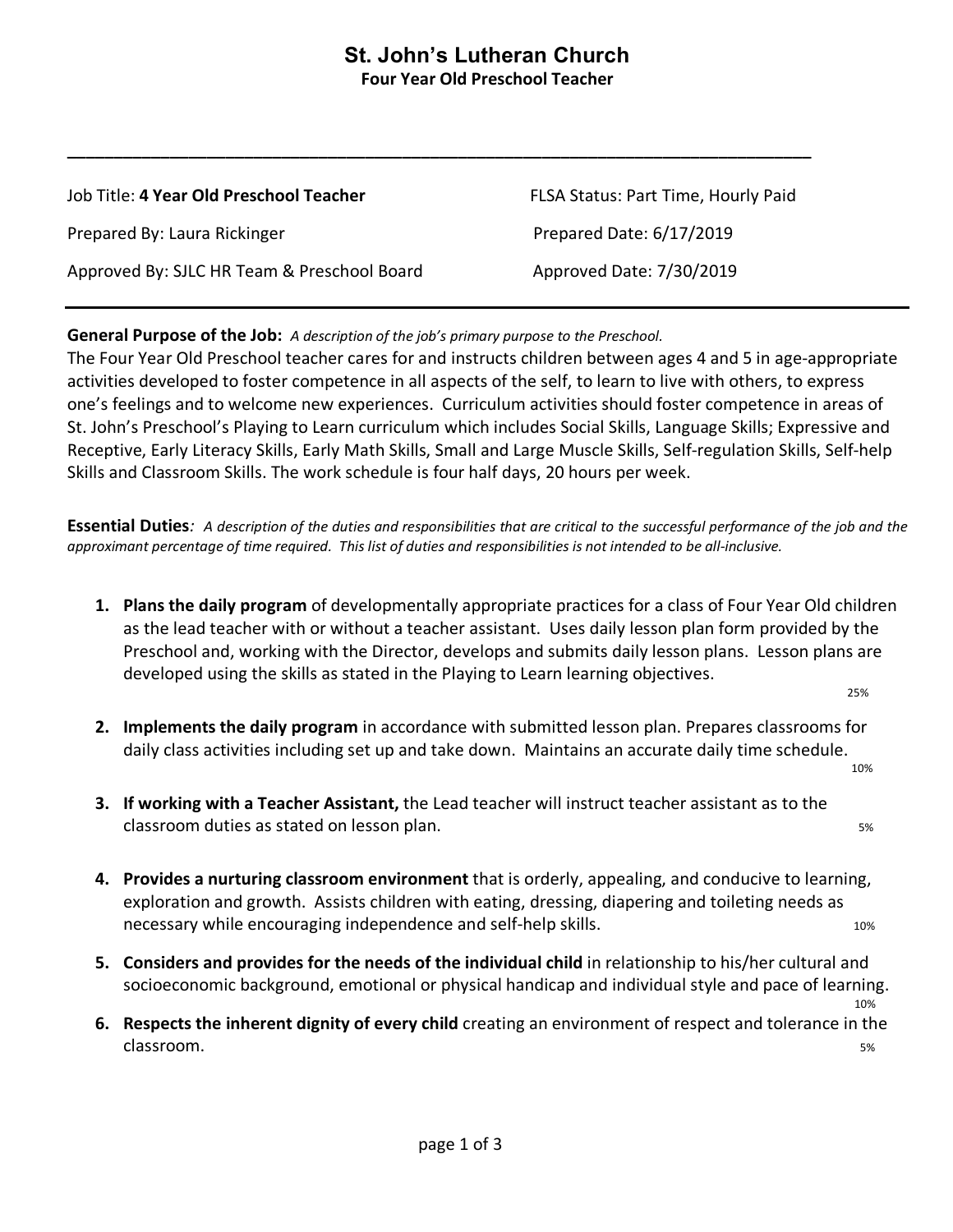# **St. John's Lutheran Church Four Year Old Preschool Teacher**

- **7. Provides a safe environment** in all rooms and areas used for Preschool. Ensures that children are supervised at all times. Conducts required monthly fire drills, tornado drills and safety drills (shelter in place and exiting building) with children. Maintains familiarity with safety and emergency protocol in and out of the building. The same state of the building state of the state of the state of the state of the state of the state of the state of the state of the state of the state of the state of the state of th
- **8. Observes and evaluates children** to keep parents informed of program expectations, program activities, and child's progress through regular communication. Prepares November and March student Report of Progress and conducts parent/teacher conferences. Complies with HIPPA confidentiality/privacy laws when speaking with and about all children and families.  $10\%$
- **9. Maintains a positive professional attitude** at all times. The same same same some set of the set of the set o
- **10. Communicates with the Preschool Director** regarding any concerns (social, emotional, physical, spiritual, or educational) regarding any of the children. The state of the state state of the state state of s

## **Total percent of time spent on Essential Duties: 90% of time**

**Marginal / Non-Essential Duties***: List other duties that are performed by this position, but that are not primary functions of the job.*

- 1. **Participates in extracurricular all-school activities** as a paid employee during the school year including but not limited to: August Orientation, Christmas Program and Family Night. These activities may require prep work. 2%
- **2. Participates in staff, curriculum, and orientation meetings** and complies with all established Preschool administration policies. 2%
- **3. Completes and files** annual 15 hours of continuing education requirements as mandated by Wisconsin Administrative code  $251.05(2)(c)(2)$ .

### **Total percent of time spent on Non-Essential Duties: 10% of time**

**Working Relationships:** *This indicates the supervision of the Four Year Old Preschool teacher.* The Four Year Old teacher reports to the St. John's Lutheran Church Preschool Director and the St. John's Lutheran Church Preschool Board. The teacher does not supervise any other staff but directs the activities of a Preschool Teacher Assistant if one is assigned to his/her class.

**Skill and Knowledge Requirements:** *Often referred to as competencies. To perform this job successfully, an individual must be able to perform each essential duty at a fully satisfactory level. List the knowledge, skills and abilities required to perform the essential duties of the job. Indicate the level of skill and knowledge (ie. basic, strong, advanced, etc.) List any particular licenses or certificates if they are required. Also, list the educational background, degree requirement if any, and/or previous experiences that would typically provide a person with this knowledge, skill, and ability.*